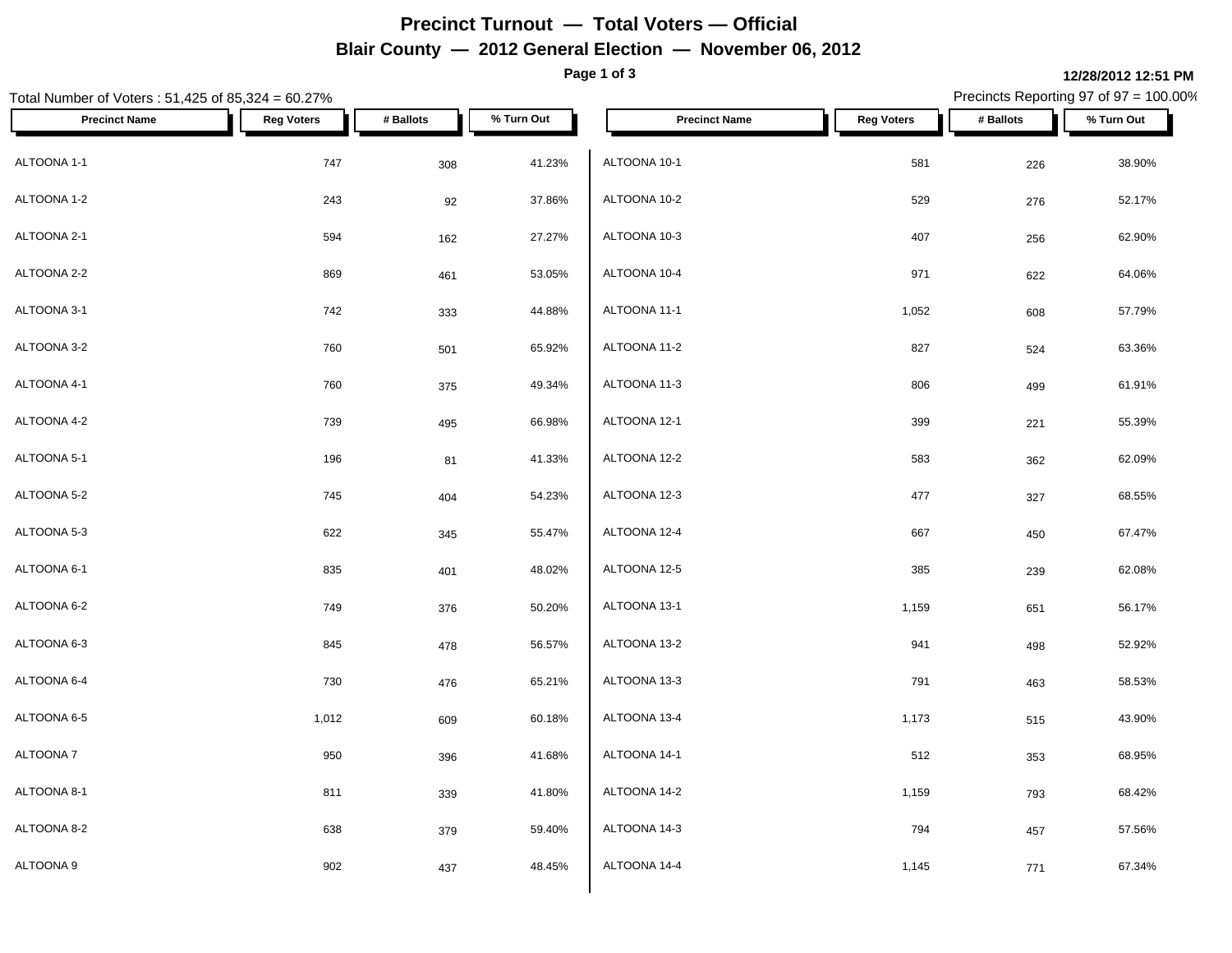# **Precinct Turnout — Total Voters — Official Blair County — 2012 General Election — November 06, 2012**

**Page 2 of 3**

### Total Number of Voters : 51,425 of 85,324 = 60.27% Precincts Reporting 97 of 97 = 100.00% **Precinct Name Reg Voters # Ballots % Turn Out Precinct Name Reg Voters # Ballots % Turn Out** ALLEGHENY 1 1,852 <sub>1,084</sub> 58.53% HOLLIDAYSBURG 1 ALLEGHENY 2 1,720 1,031 59.94% | HOLLIDAYSBURG 2 578 65.40% ALLEGHENY 3 326 191 58.59% | HOLLIDAYSBURG 3 402 45.27% ALLEGHENY 4 822 496 60.34% | HOLLIDAYSBURG 4 630 64.29% ANTIS TWP 1 1,895 1,196 63.11% HOLLIDAYSBURG 5 545 65.50% ANTIS TWP 2 1,171 64.39% HOLLIDAYSBURG 6 821 539 65.65% ANTIS TWP 3 1,433 939 65.53% HOLLIDAYSBURG 7 BELLWOOD BORO 1,240 728 58.71% BLAIR - CATFISH 1,174 740 63.03% BLAIR - E HOLBG 2,332 1,532 65.69% CATHARINE TWP 515 367 71.26% DUNCANSVILLE 924 553 59.85% FRANKSTOWN TWP1 435 328 75.40% FRANKSTOWN TWP2 2,825 2,825 1,878 66.48% LOGAN TWP 5 FRANKSTOWN TWP3 2,931 2,931 1,888 64.41% LOGAN TWP 6 FREEDOM TWP 1 695 695 695 496 71.37%  $\left\lfloor \right. \left. \left. \right. \right\rceil$  LOGAN TWP 7 695 695 695 695 696 71.37%  $\left. \right\rceil$ FREEDOM TWP 2 1,422 824 57.95% MARTINSBURG 1 GREENFIELD TWP1 **1** 970 502 51.75% MARTINSBURG 2 GREENFIELD TWP2 119 78 65.55% GREENFIELD TWP3  $1,113$   $647$   $58.13\%$   $NORTH$  WOODBURY HOLLIDAYSBURG 1 474 245 51.69% HOLLIDAYSBURG 7 536 359 66.98%  $H$ USTON TWP  $T$ 51 540 71.90% JUNIATA TWP 737 468 63.50%  $\,$  LOGAN TWP 1  $\,$  1,501  $\,$  938  $\,$  62.49%  $\,$ LOGAN TWP 2 1,711 1 1,107 1,107 1,107 1,107 1,107 1,107 1,107 1,107 1,107 1,107 1,107 1,107 1,107 1,107 1,107 1,107 1,107 1,107 1,107 1,107 1,107 1,107 1,107 1,107 1,107 1,107 1,107 1,107 1,107 1,107 1,107 1,107 1,107 1,10 LOGAN TWP 3 854 583 68.27% LOGAN TWP 4 1,225 735 60.00%  $\,$  LOGAN TWP 5  $\,$  1,252  $\,$  815  $\,$  65.10%  $\,$  LOGAN TWP 6  $\,$  1,828  $\,$  1,013  $\,$  55.42%  $\,$  $\textsf{\small LOGAN\,TWP\,7}\qquad \qquad 66.39\%$ MARTINSBURG 1 600 414 69.00% MARTINSBURG 2 754 467 61.94% NEWRY BORO 175 103 58.86% NORTH WOODBURY **1,736** 1,736 1,150 66.24%

**12/28/2012 12:51 PM**